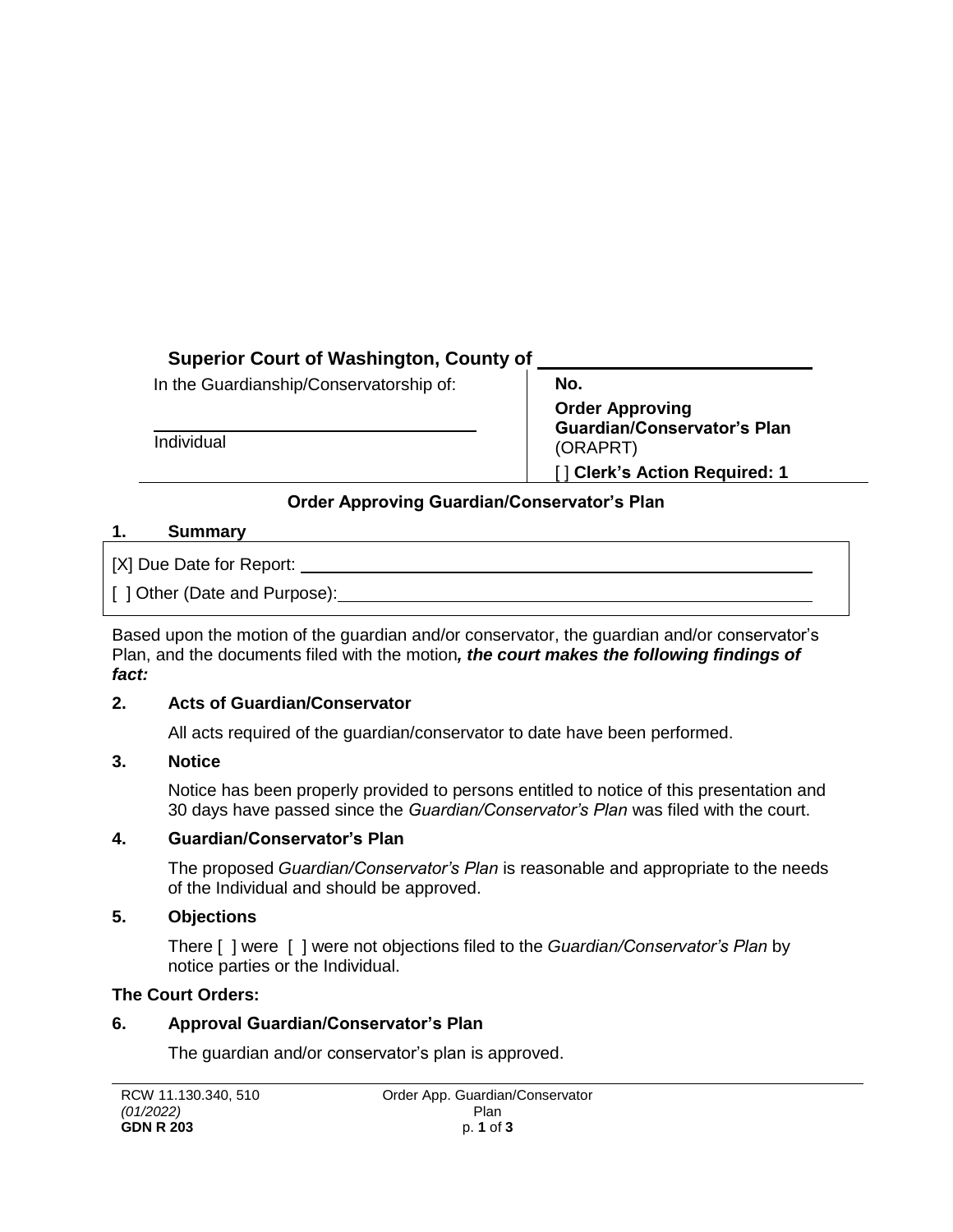### **7. Budget**

The guardian/conservator is authorized to continue to receive the Individual's income and to apply the income and other resources toward the Individual's expenses:

| Room and Board                    | \$ |
|-----------------------------------|----|
| Medical                           | \$ |
| Rent/Mortgage                     | \$ |
| Personal and Incidental Expenses  | \$ |
| Food and Household Expenses       | \$ |
| <b>Utilities</b>                  | \$ |
| <b>Guardian/Conservator Fees</b>  | \$ |
| Other                             | \$ |
| <b>Total Monthly Expenditures</b> | \$ |

### **8. Outstanding Obligations of the Estate**

The conservator shall be authorized to arrange payment schedules with the creditors of the conservatorship estate for delinquent and past due payments.

### **9. Medical and Dental Expenses**

The conservator is authorized to incur and pay reasonable and necessary medical and dental expenses that they determine to be in the Individual's best interest.

### **10. Income Tax Payments/Accounting Fees**

The conservator is authorized to make payments for income tax due as required, and to pay fees for accounting services required in connection with the preparation of income tax returns.

### **11. Miscellaneous Expenses**

The conservator is authorized to pay all expenses incurred by way of fees of the Clerk of the Court, together with additional expenses incurred up to the amount of **\$50.00** per month in connection with this conservatorship.

### **12. Report Due Date**

The *Guardian/Conservator's Report* shall be filed and submitted to the Court for approval not later than (90 days after the first anniversary of the appointment of the conservator).

#### **13. Bond**

Bond is currently set in the amount of \$\_\_\_\_\_\_\_\_\_\_\_\_\_\_\_\_\_\_\_\_\_\_\_\_\_\_. The amount of the bond [ ] shall not be changed [ ] shall be changed to \$

### **14. Guardian/Conservator Fees**

The guardian/conservator is allowed to advance a monthly fee up to  $$$ This advance is approved for the next 12 months, and 90 days thereafter, from the date of appointment of the quardian/conservator to **.** Such fees are